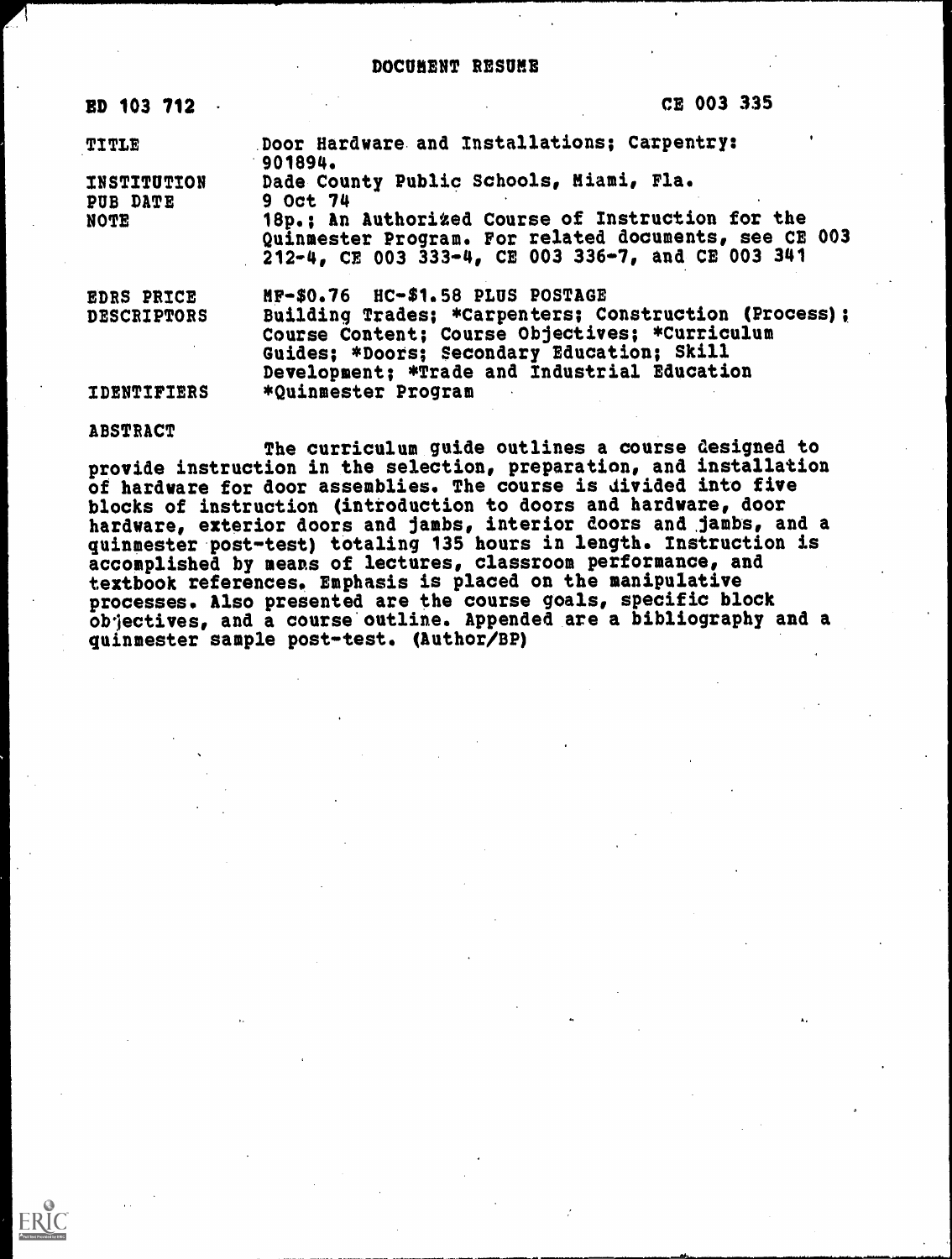**CONCERTMENT OF HEALTH,<br>
EDUCATION A WELFARE<br>
REDUCATION<br>
REDUCATION<br>
EDUCATION<br>
FINS DOCUMENT HAS BEEN REPRO<br>
DUCED EXACTLY AS RECEIVED FROM<br>
THE PERSON OR ORGANIZATION ORIGIN<br>
ATING IT POINTS OF VIEW OR OPINIONS<br>
SENT OF** 

# UIVAS **AUTHORIZED COURSE OF INSTRUCTION FOR THE**

ED103712

Course Outline

CARPENTRY - 9163 (Door Hardware and Installations) Department 48 - Quin 901894

**STORES THE BOOKSTORE** DIVISION OF INSTRUCTION=1974

2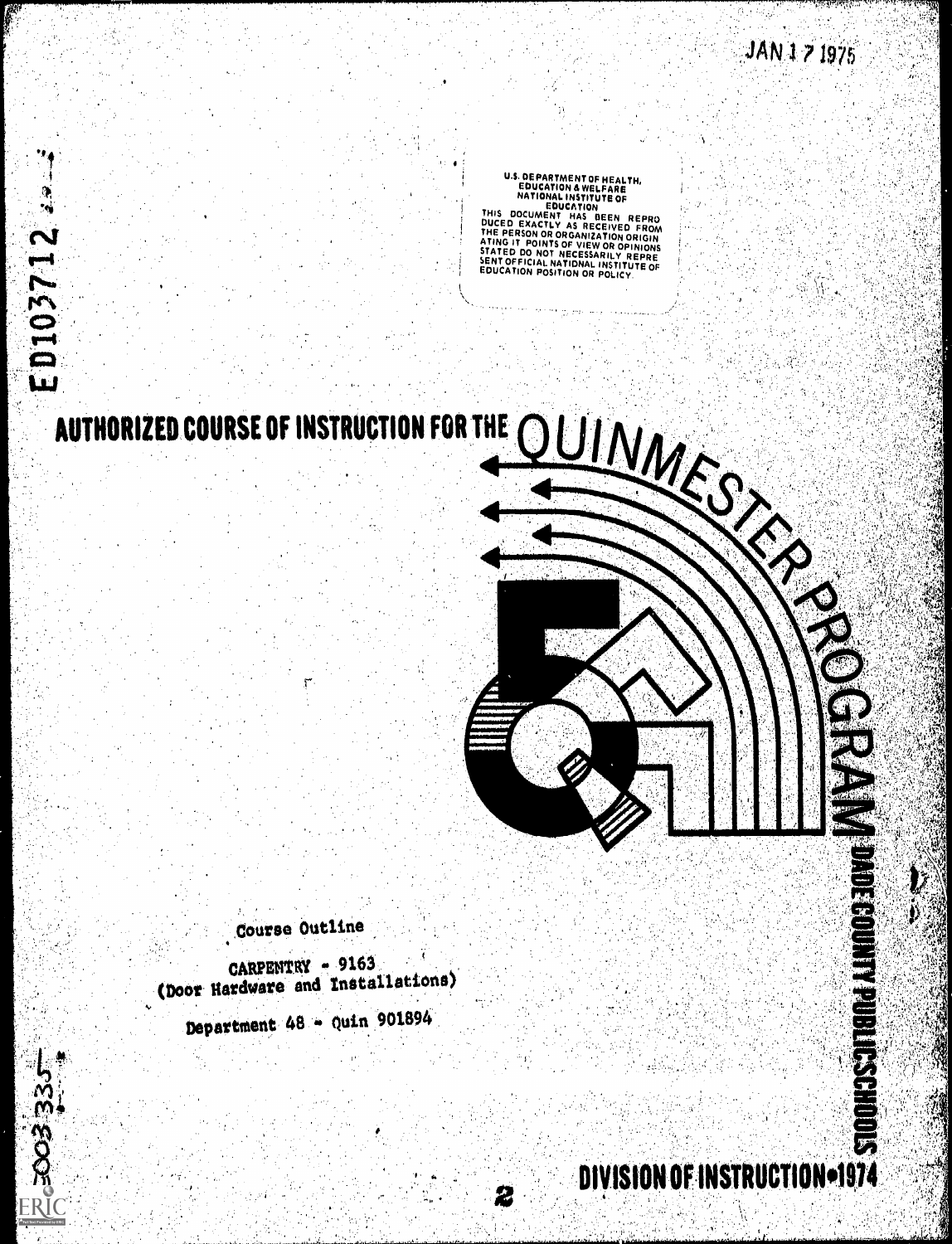$\overline{M}$ 

ERIC

rft M DADE'COUNTY PUBLIC SCHOOLS  $\sum_{\lambda}$ r - 4 1 4 5 0 NORTHEAST SECOND AVENUE MIAMI, FLORIDA 33132

## Course Outline

CARPENTRY - 9163 (Door Hardware and Installations)

Department 48 - Quin 901894

county office of

VOCATIONAL AND ADULT EDUCATION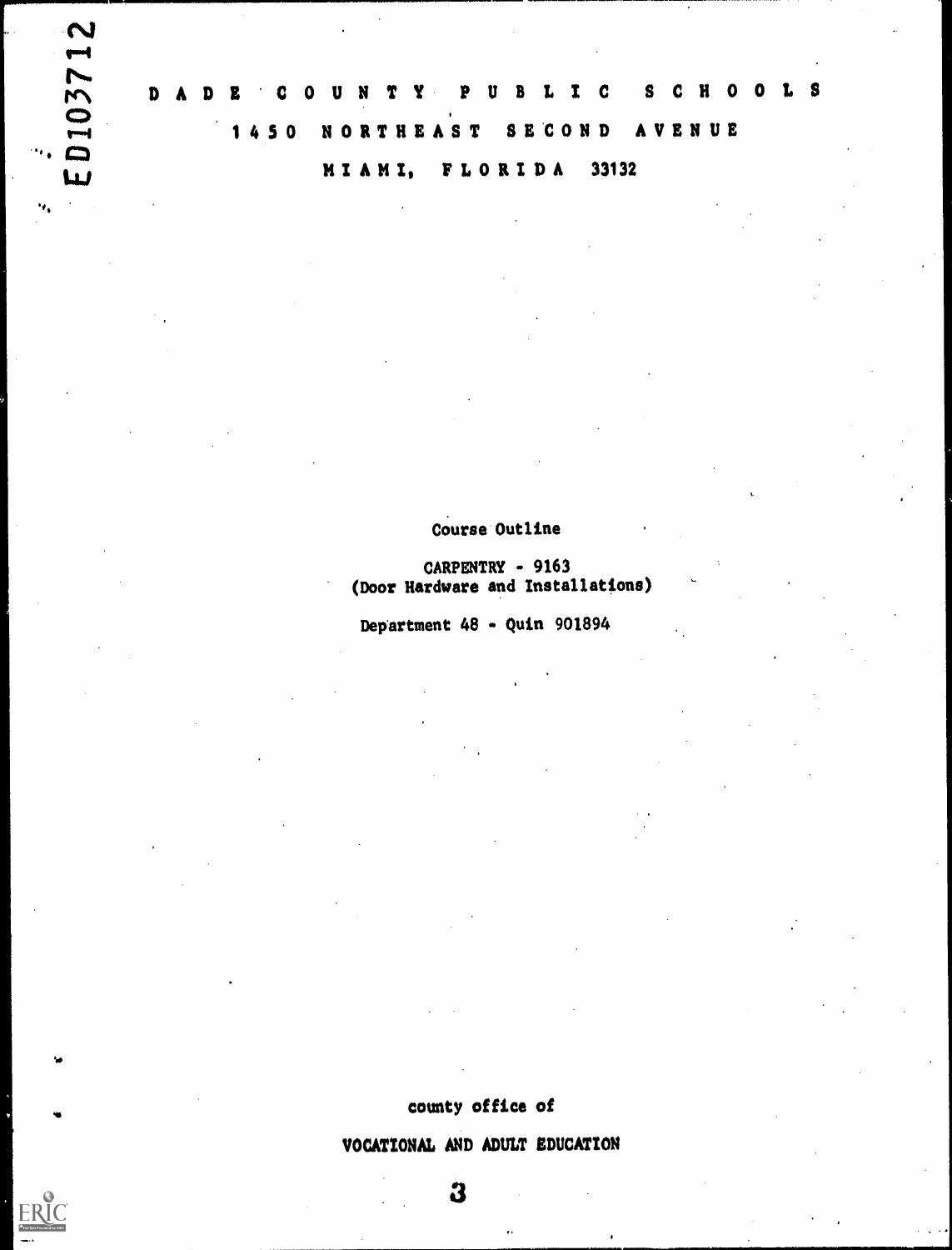# THE SCHOOL BOARD OF DADE COUNTY

Mr. G. Holmes Braddock, Chairman Mr. William H. Turner, Vice-Chairman Mrs. Ethel Beckham Mr. Alfredo G. Duran Mrs. Phyllis Miller Mr. Robert Renick Dr. Ben Sheppard

#### Dr. E. L. Whigham, Superintendent of Schools Dade County Public Schools Miami, Florida 33132

October 9, 1974

Published by the School Board of Dade County

4

**ERIC**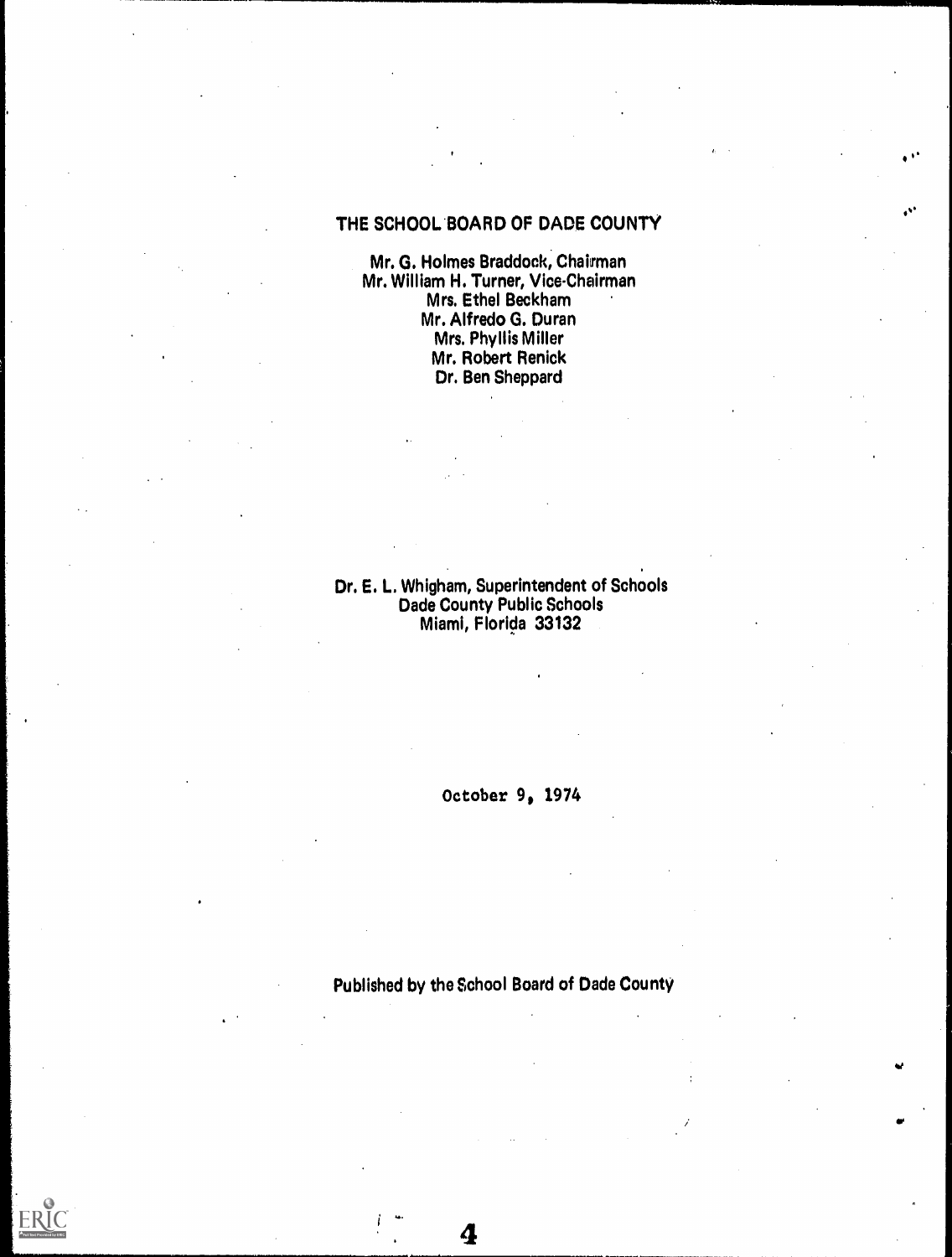#### Course Description

| 9163<br><b>State Category</b><br>Number | 48<br><b>County Dept.</b><br>Number | 901894<br>County Course<br>Number | Door Hardware and Installations<br>Course Title |
|-----------------------------------------|-------------------------------------|-----------------------------------|-------------------------------------------------|
|                                         |                                     |                                   |                                                 |

Overview: A study of different kinds of door hardware, trims and their application.

Ω,

 $\ddot{ }$ 

Objectives: Students will select, prepare and accurately install door hardware and trims.

Content: A study of doors, door hardware, trim, and the methods of precise installation.

Selection Considerations: Students in this course will have the skills and knowledge of building construction plans, foundations, walls and finishes, in addition to a basic knowledge of mathematics.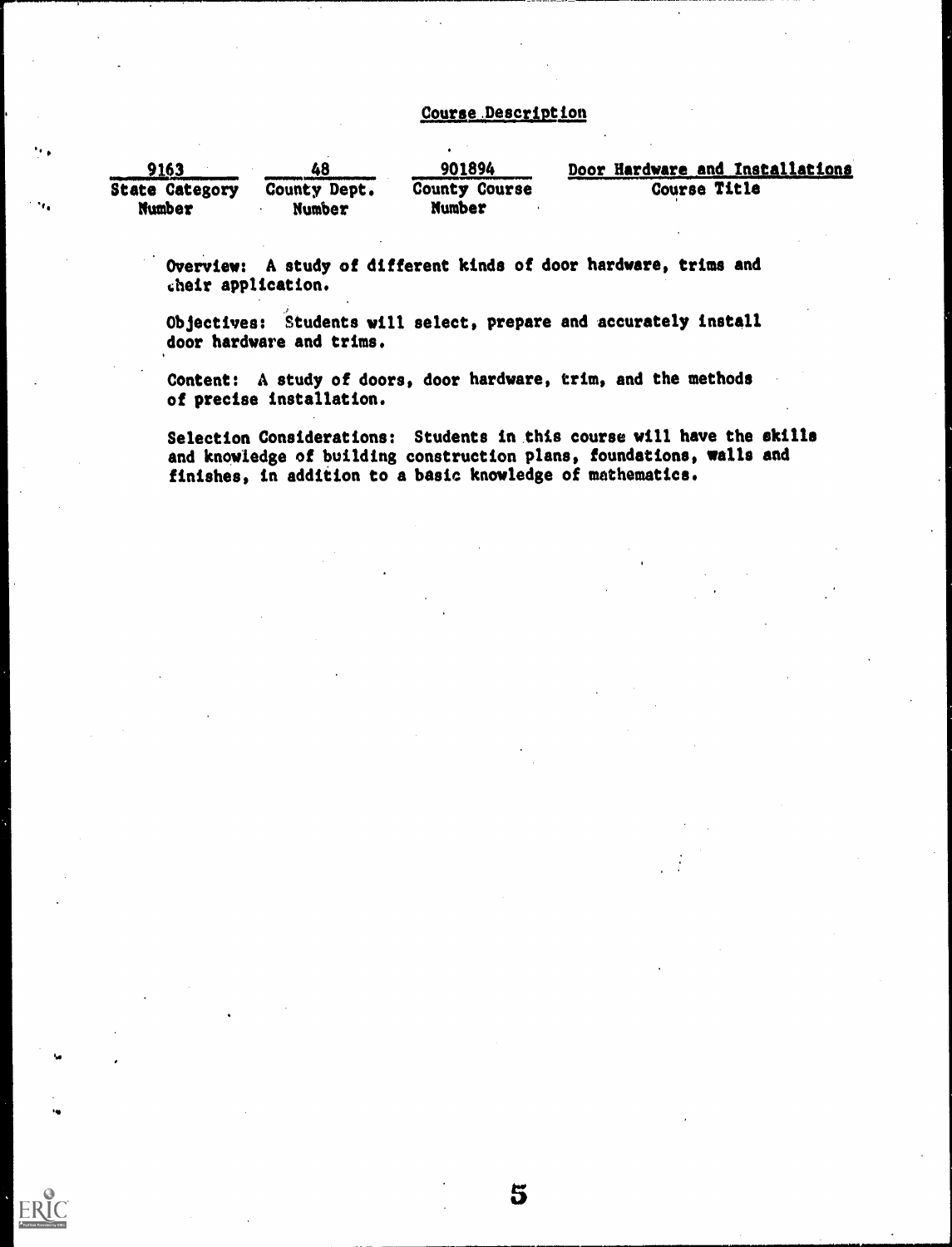#### **PREFACE**

This sixth quinmester course outline is designed to provide instruction in the selection, the preparation and the installation of hardware for door assemblies.

In addition to acquiring the skills relevant to this course, the student will develop positive attitudes regarding the value and dignity of work.

This intermediate course is divided into five blocks which are subdivided into a number of units. It is 135 hours in length.

Students in this course will have the skills and knowledge of building construction plans, foundations, walls and finishes, in addition to a basic knowledge of mathematics.

Instruction is accomplished by means of lectures, classroom performance and textbook references. Emphasis is placed on the manipulative processes.

The bibliography lists materials offering additional information in the field of building construction.

This outline was developed through the cooperative efforts of the instructional and supervisory personnel and the Vocational Curriculum Materials Service, and has'been approved by the Dade County Vocational Curriculum Committee.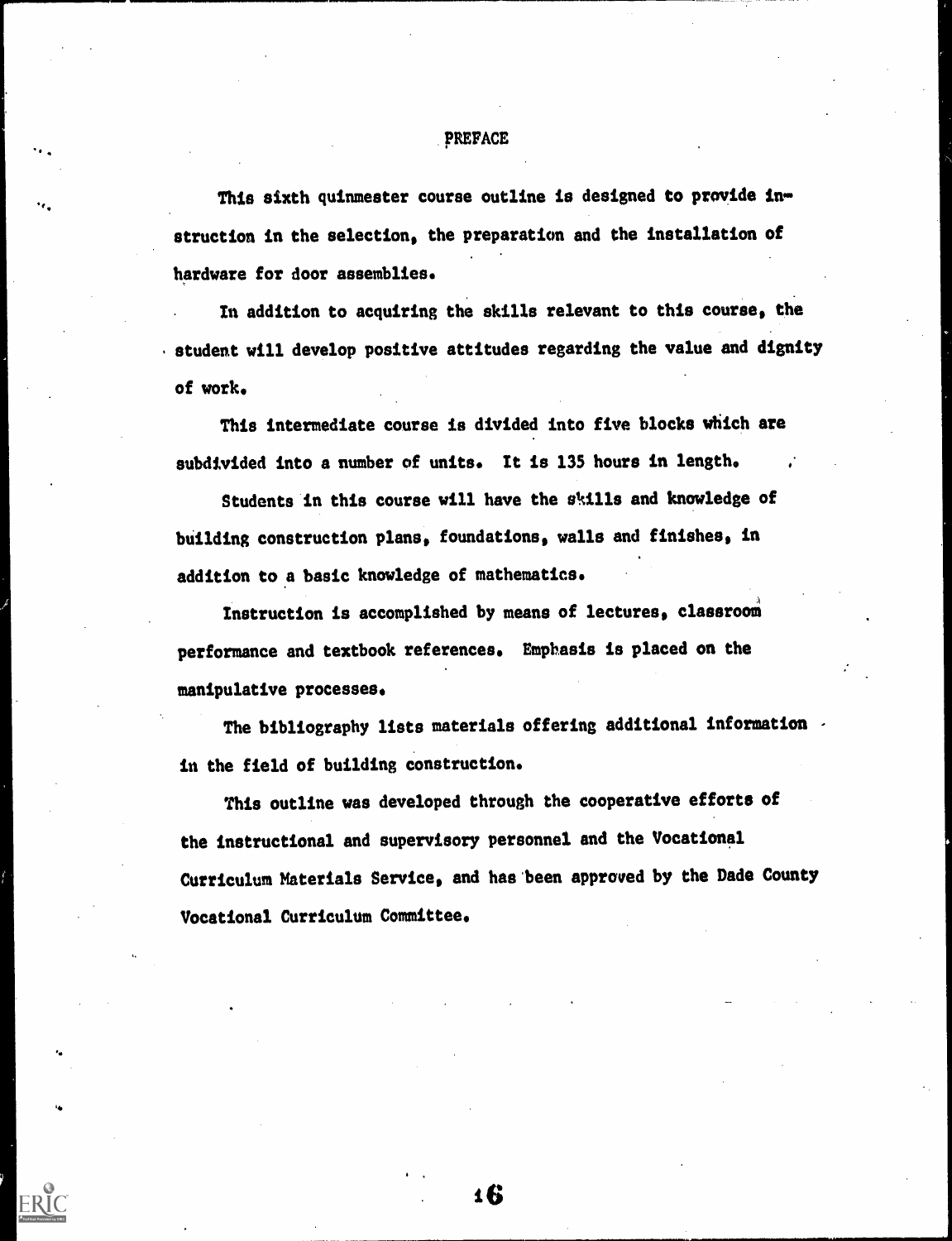#### TABLE OF CONTENTS with Suggested Hourly Breakdown

|                     |                                                  | Page |
|---------------------|--------------------------------------------------|------|
| <b>PREFACE</b>      |                                                  |      |
| GOALS.              |                                                  | 111  |
|                     | SPECIFIC BLOCK OBJECTIVES                        | 1v   |
| <b>BIBLIOGRAPHY</b> |                                                  |      |
|                     |                                                  |      |
| BLOCK -             |                                                  |      |
|                     | I. INTRODUCTION TO DOORS AND HARDWARE (10 Hours) |      |
|                     | Hinges and Locks                                 |      |
|                     | Exterior and Interior Jambs and Doors            |      |
|                     | II. DOOR HARDWARE (35 Hours)                     |      |
|                     | $Locks \t\t\t\t$                                 |      |
|                     | Hinges                                           |      |
|                     | III. EXTERIOR DOORS AND JAMBS (45 Hours)         |      |
|                     | Heavy Jambs                                      |      |
|                     | Solid Doors                                      |      |
| IV.                 | INTERIOR DOORS AND JAMBS (44 Hours)              |      |
|                     | Light Door Jambs                                 |      |
|                     | Flush Doors                                      | 3    |
|                     |                                                  |      |
| V.                  | QUINMESTER POST-TEST (1 Hour)                    |      |
|                     |                                                  |      |
|                     | APPENDIX - QUINMESTER POST-TEST SAMPLE           |      |

 $\frac{11}{7}$ 

ERIC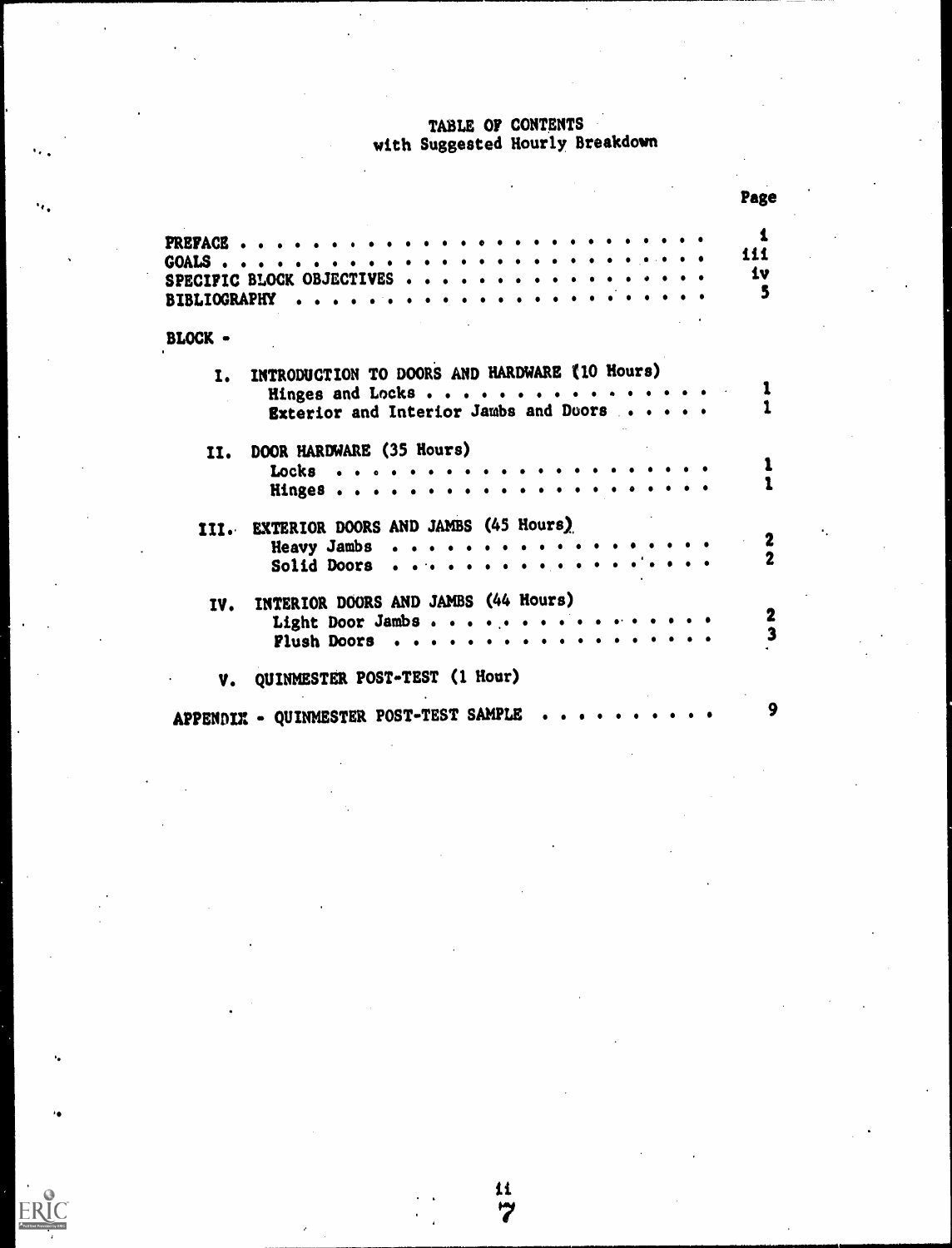## GOALS

The student must be able to:

٠.

٠.

- 1. Demostrate the ability to develop the attitudes, skills, knowledge and values required for entering the carpentry trade.
- Develop skills and knowledge in specific areas within the carpentry  $2.$ field in order to advance in this area.
- 3. Become aware of the various career opportunities available by working and cooperating with other tradesmen in this broad occupational field.
- 4. Develop safe work habits and disciplines in all daily tasks.
- 5. Demostrate a willingness to accept the more difficult tasks facing the carpenter at times.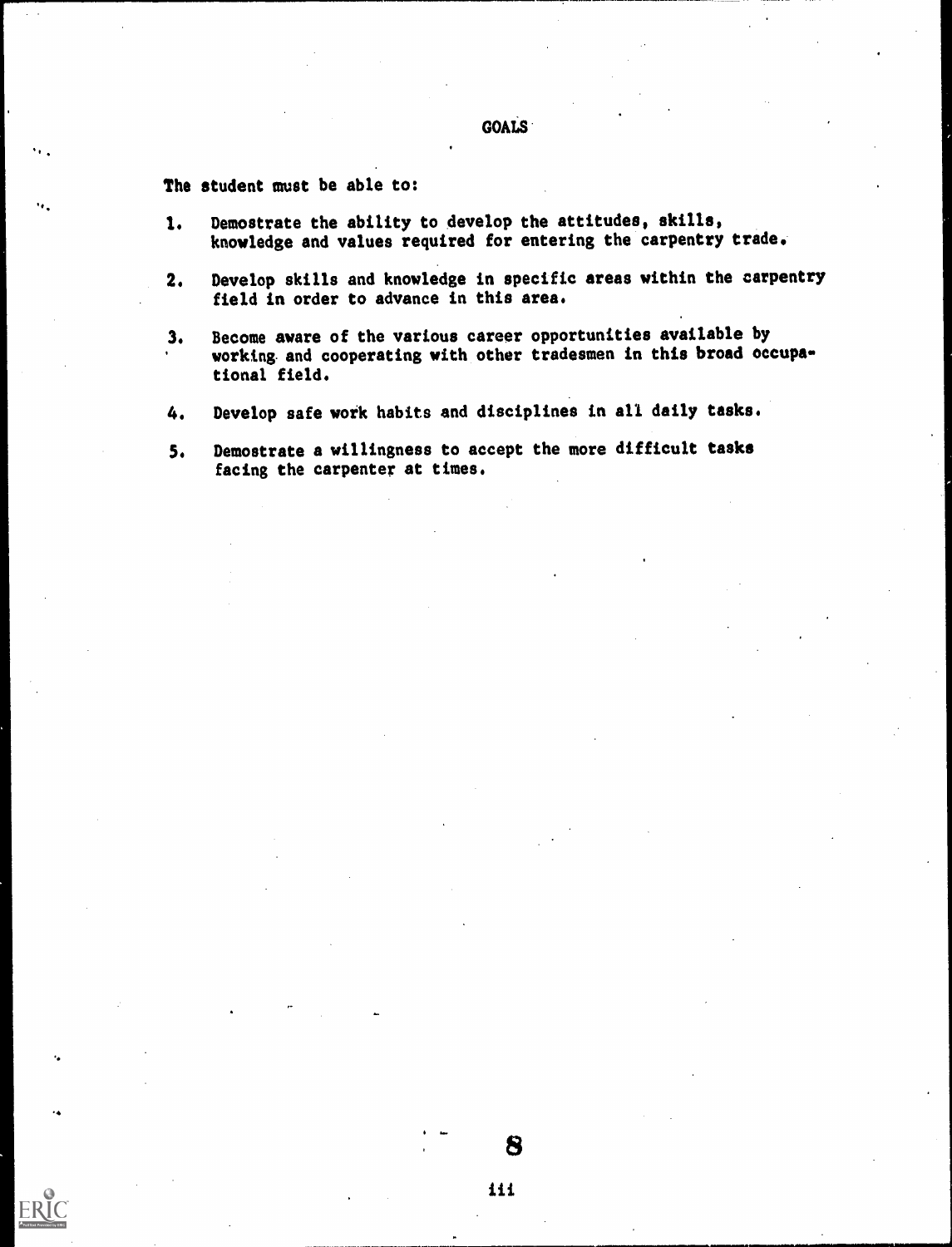#### SPECIFIC BLOCK OBJECTIVES

#### BLOCK I - INTRODUCTION TO DOORS AND HARDWARE

The student must be able to:

- 1. Describe the differences between and exterior and interior door jamb.
- 2. Name two kinds of locks used on interior doors of private homes.
- 3. Explain the purpose of door fit clearances.

BLOCK II - DOOR HARDWARE

The student must be able to:

- 1. Name two kinds of hinges.
- 2. Describe the difference between a mortise and tubular locking assembly.
- 3. Measure and mark the locations for two hinges to be placed on a door.

BLOCK III - EXTERIOR DOORS AND JAMBS

The student must be able to:

- 1. Explain the purpose of a door jamb.
- 2. Install and plumb a door jamb.
- 3. Point out the difference between brick molding and casing.
- 4. Fasten brick mold to a door jamb resulting in precise miter joints.

BLOCK IV - INTERIOR DOORS AND JAMBS

The student must be able to:

- 1. Neatly and precisely install hinges to both jamb and door and install.
- 2. Correctly install passage lock and mating striker.
- 3. Explain why new exterior doors usually require more clearance than interior doors.
- 4. Name four types of locks and three types of hinges that are popular.

BLOCK V - QUINMESTER POST-TEST

iv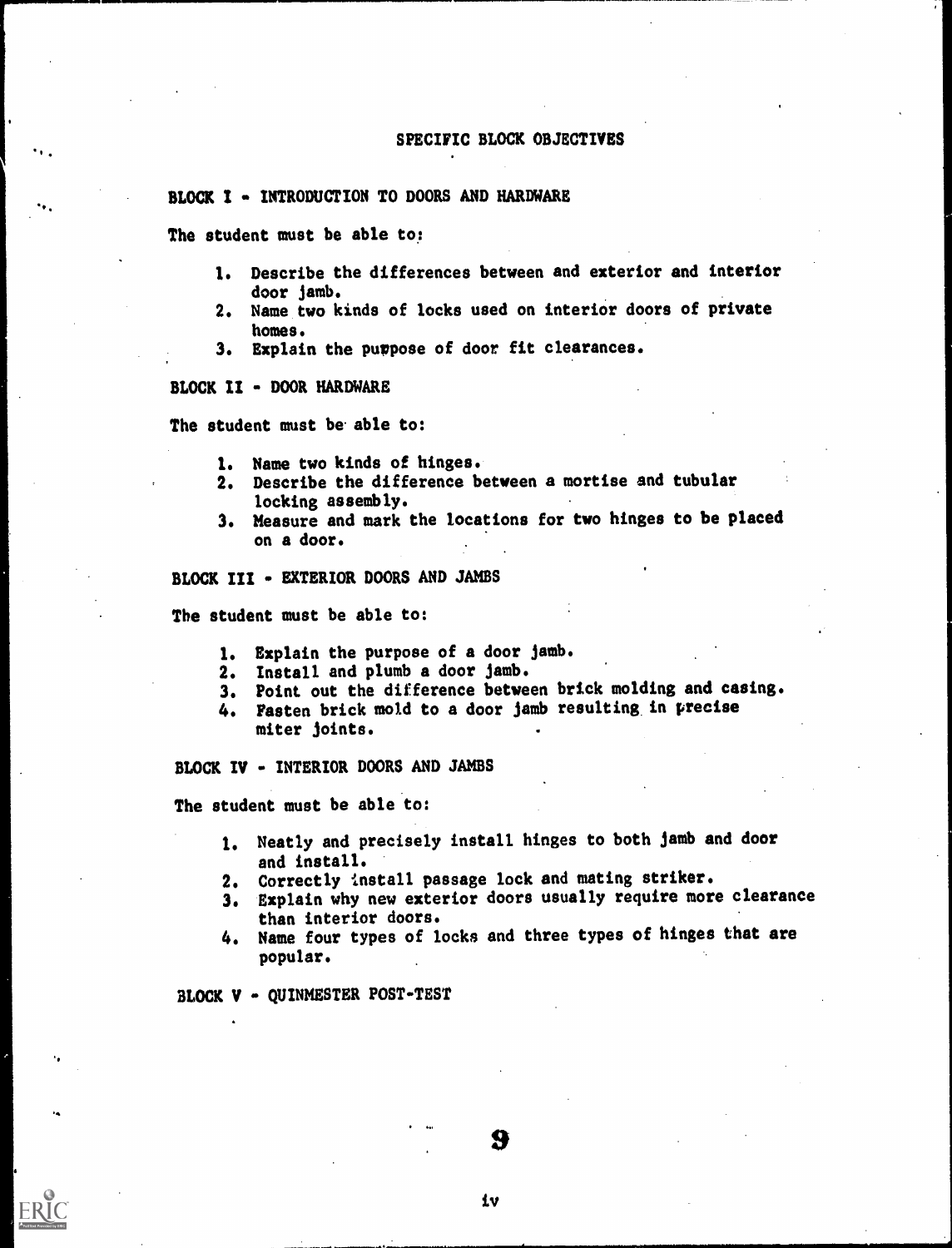#### Course Outline

#### $CARPENIRY - 9163$ (Door Hardware and Installations)

Department 48 - Quin 901894

#### I. INTRODUCTION TO DOORS AND HARDWARE

- A. Hinges and Locks
	- 1. Purpose of hinge
	- 2. Sizes and types
		- a. Locating and gaining
		- b. Matching with jamb
	- 3. Purpose of locks
	- 4. Sizes and types
		- a. Locating and mortising
		- b. Striker locating
- B. Exterior and Interior Jambs and Doors
	- 1. Jambs
		- a. Metal
		- b. Wood
			- (1) Types
			- (2) Plumbing and installing
			- (3) Trimming
	- 2. Doors
		- a. Metal
		- b. Wood
			- (1) Fit clearances
			- (2) Hinge locating and installing
			- (3) Locks, strikers and installation

#### II. DOOR HARDWARE

- A. Locks
	- 1. Mortise lock
		- a. Large door edge opening
		- b. Mortise and gain
	- 2. Tubular lock
		- a. Round mortised hole
		- b. Gain
	- 3. Privacy
	- 4. Passage
	- 5. Entry
		- a. Dead bolts
			- (1) Flush
				- (2) Surface
		- b. Chain and various others
- 8, Hinges

.4

٠.,

- 1. Mortise
	- a. Full
	- b. Half

10

-1-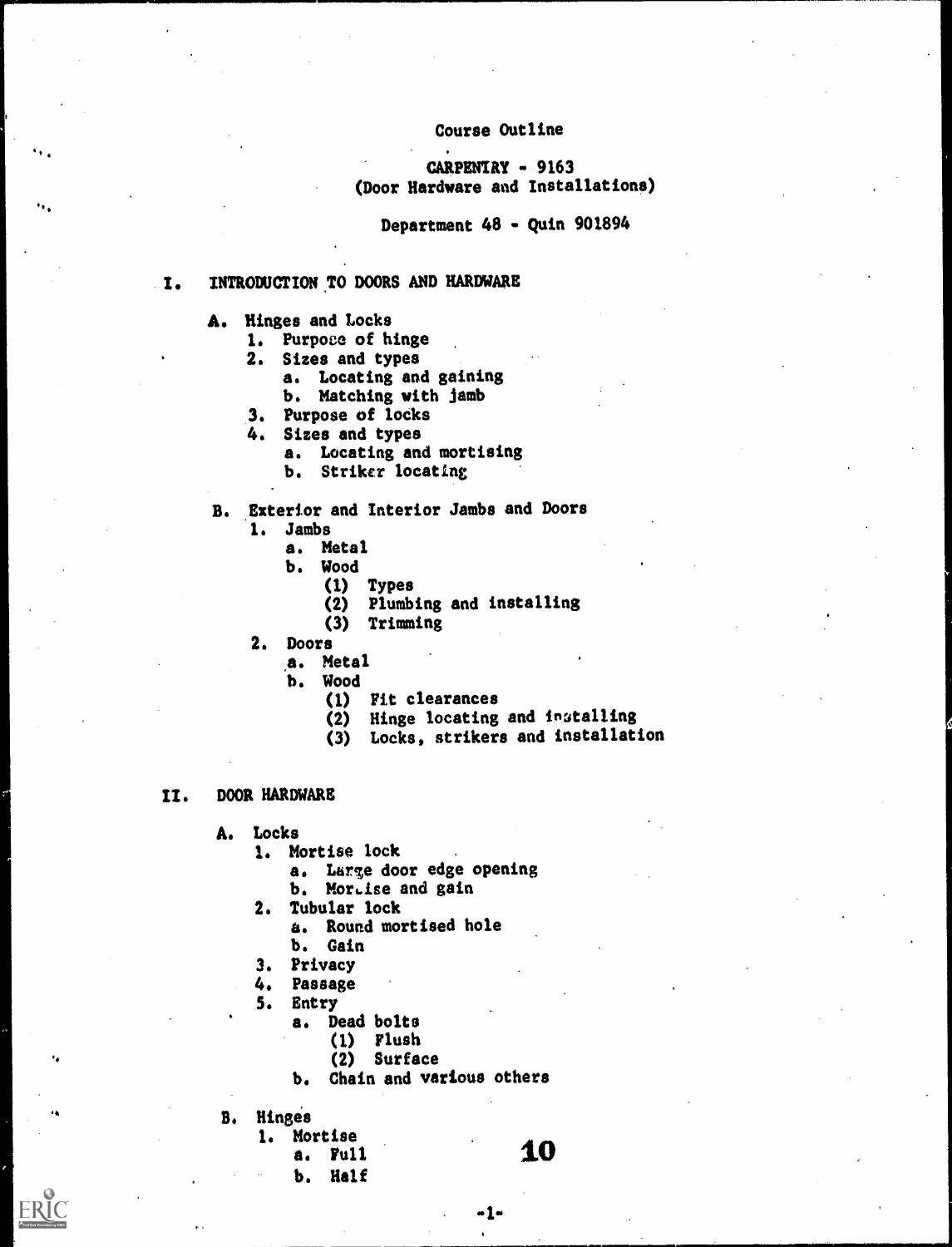- 2. Surface
	- a. Full
	- b. Half
- 3. Loose pin
	- a. Template
	- b. Parliament
- 4. Tight pin
	- a. Olive knuckle
	- b. Offset

#### III. EXTERIOR DOORS AND JAMBS

- A. Heavy Jambs
	- 1. Metal manufactured
	- 2. Wood milled and prefabricated
	- 3. Wood made on site
		- a. Blocking and plumbing b. Securing
	- 4. Threshold
		- a. Metal, wood or marble b. Caulking
	- 5. Trims
		- a, Brick mold
		- b. Casing
		- c. Various ohters
			- (1) Butt jointing
				- (2) Miter jointing
- B. Solid Doors
	- 1. Sizing and preparing
	- 2. Fit clearances
		- a. Hinge locating
		- b. Gaining
	- 3. Hinge-jamb metching
	- a. Gaining b. Securing and pinning
	- 4. Lock fitting
		- a. Mortising and gaining
		- b. Drilling and assembling
		- c. Striker locating
		- d. Gaining and securing

#### IV. INTERIOR DOORS AND JAMBS

- A. Light Door Jambs
	- 1. Milled and prefabricated
	- 2. Made on site
		- a. Blocking and plumbing

 $-2-$ 

b. Securing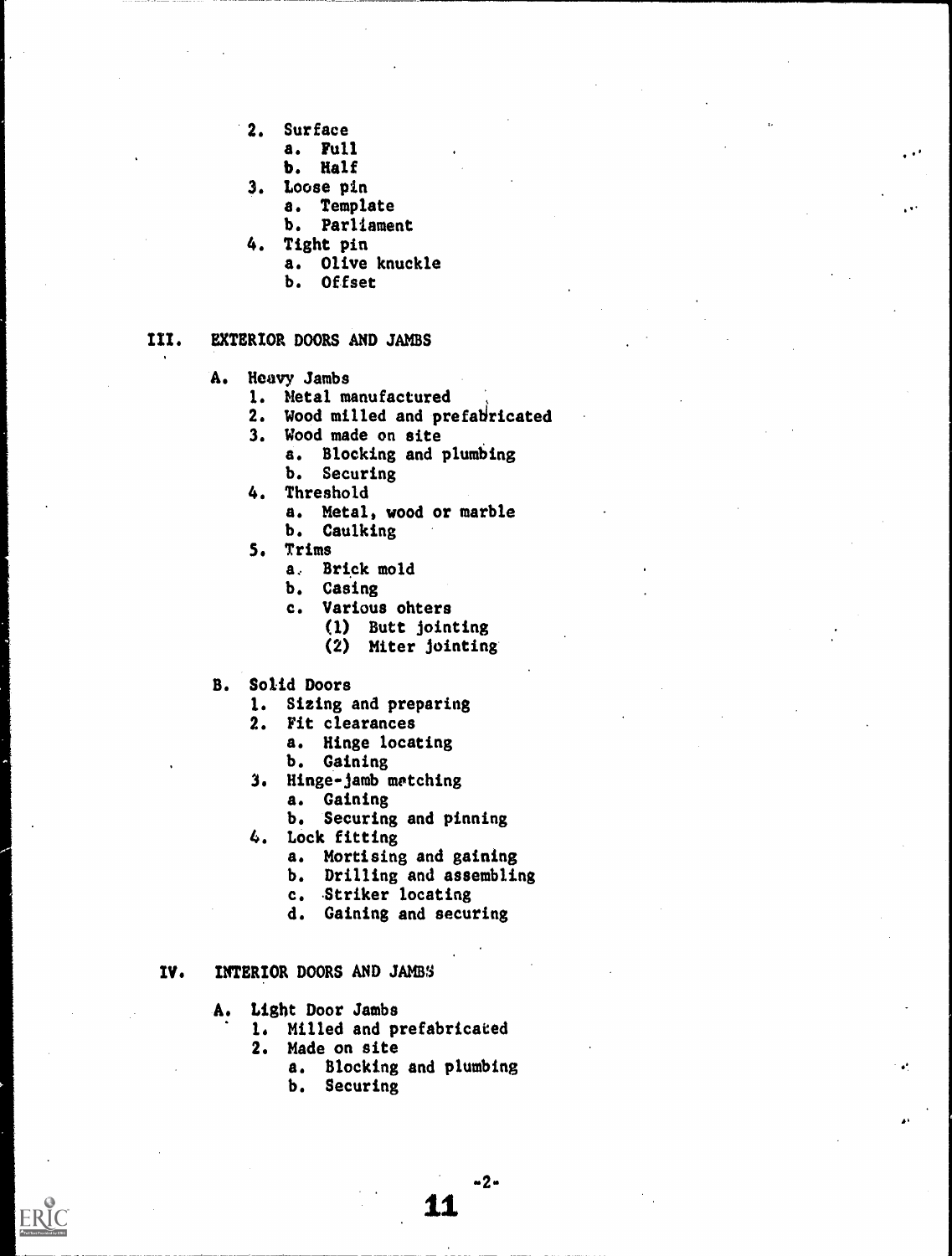3. Trims

 $\ddot{\phantom{a}}$ 

ERIC

- a. Brick mold
- b. Casing
- c. Various others
	- (1) Butt jointing
		- (2) Miter jointing
- B. Flush Doors
	- 1. Sizing and preparing
	- 2. Fit clearances
		- a. Hinge locating
		- b. Gaining
	- 3. Hinge-jamb matching
		- a. Gaining
			- b. Securing and pinning
		- c. Door stops
	- 4. Lock fitting
		- a. Mortising and gaining
		- b. Drilling and assembling

 $12^{-3}$ 

 $\mathcal{L}$ 

- c. Striker locating
- d. Gaining and securing

V. QUINMESTER POST-TEST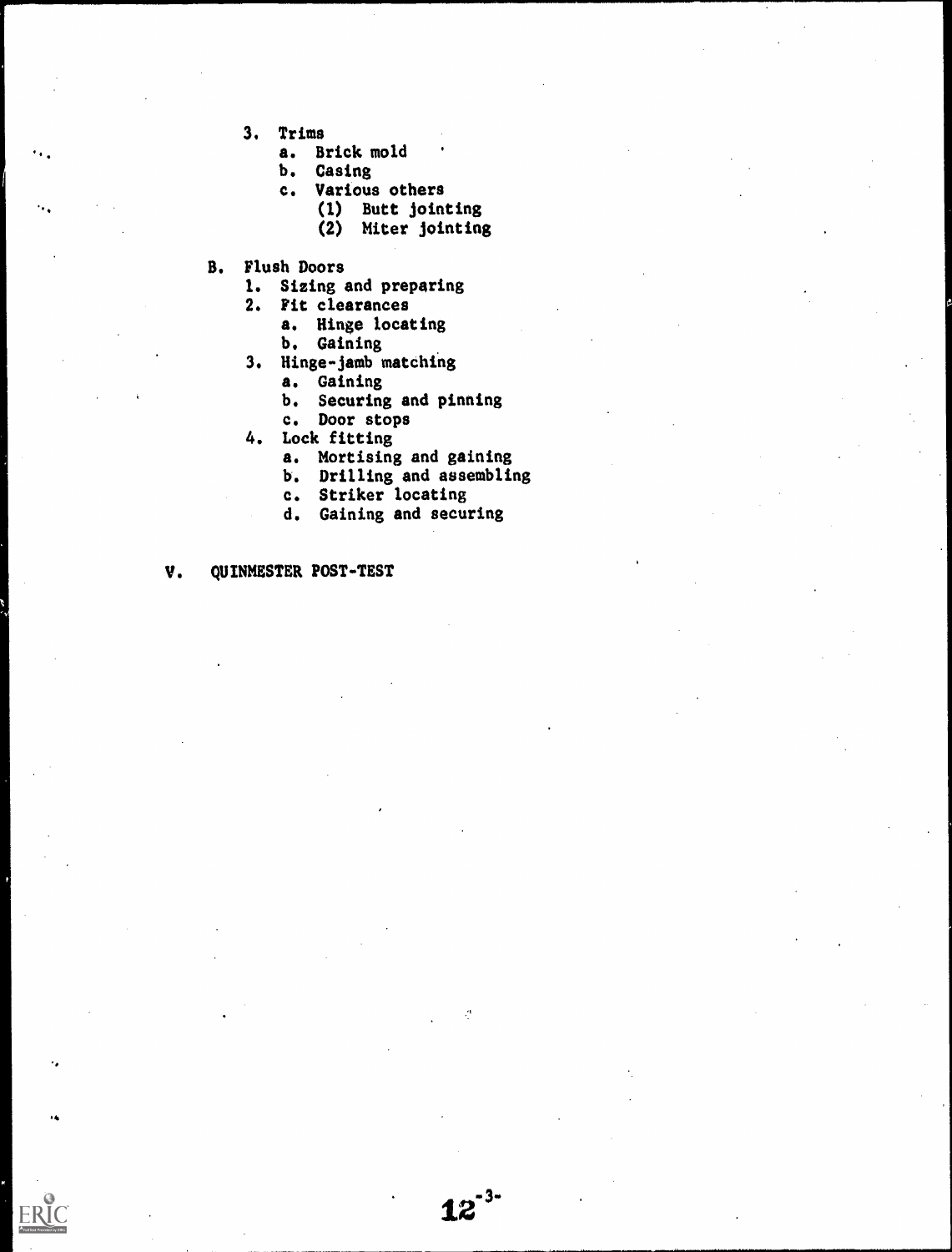## BIBLIOGRAPHY (Door. Hardware and Installations)

#### Basic References:

- 1. Benson, Ben. Building Contractor's and Home Builder's Handbook of Bidding, Surveying, and Estimating. Englewood Cliffs, N. J.: Prentice-Hall, Inc., 1965. Pp. 190.
- 2. Blueprint Reading and Sketching, Carpentry Trades. Albany: Delmar Plublishers, Inc., 1958. Pp. 260
- 3. Durbahn, Walter E. Fundamentals of Carpentry, Vol. I. Chicago: American Technical Society, 1963. Pp. 510
- 4. Durbahn, Walter E. Fundamentals of Carpentry, Vol. II. Chicago: American Technical Society, 1963. Pp. 523
- 5. Study Guide in Carpentry, Vols. I and II. Chicago: American Technical Society, 1967. Pp. 750

Supplementary References:

 $\ddot{\bullet}$ 

- 6. The American Builder. Bristol: Simmon-Boardman Publishing Co., 1967. Pp. 576
- 7. Building Trade Math. Examination Problems. Florida: Department of Education, Federal Correctional Institution, 1969. Pp 1194
- 8. Modern Carpentry. South Holland, Illinois: Goodheart-Wilcox Co., 1968. Pp. 743
- 9. Tools, Material, Ethics and History of the Trade, Unit I. United Brotherhood of Carpenters and Joiners, Indianapolis, 1959. Pp. 979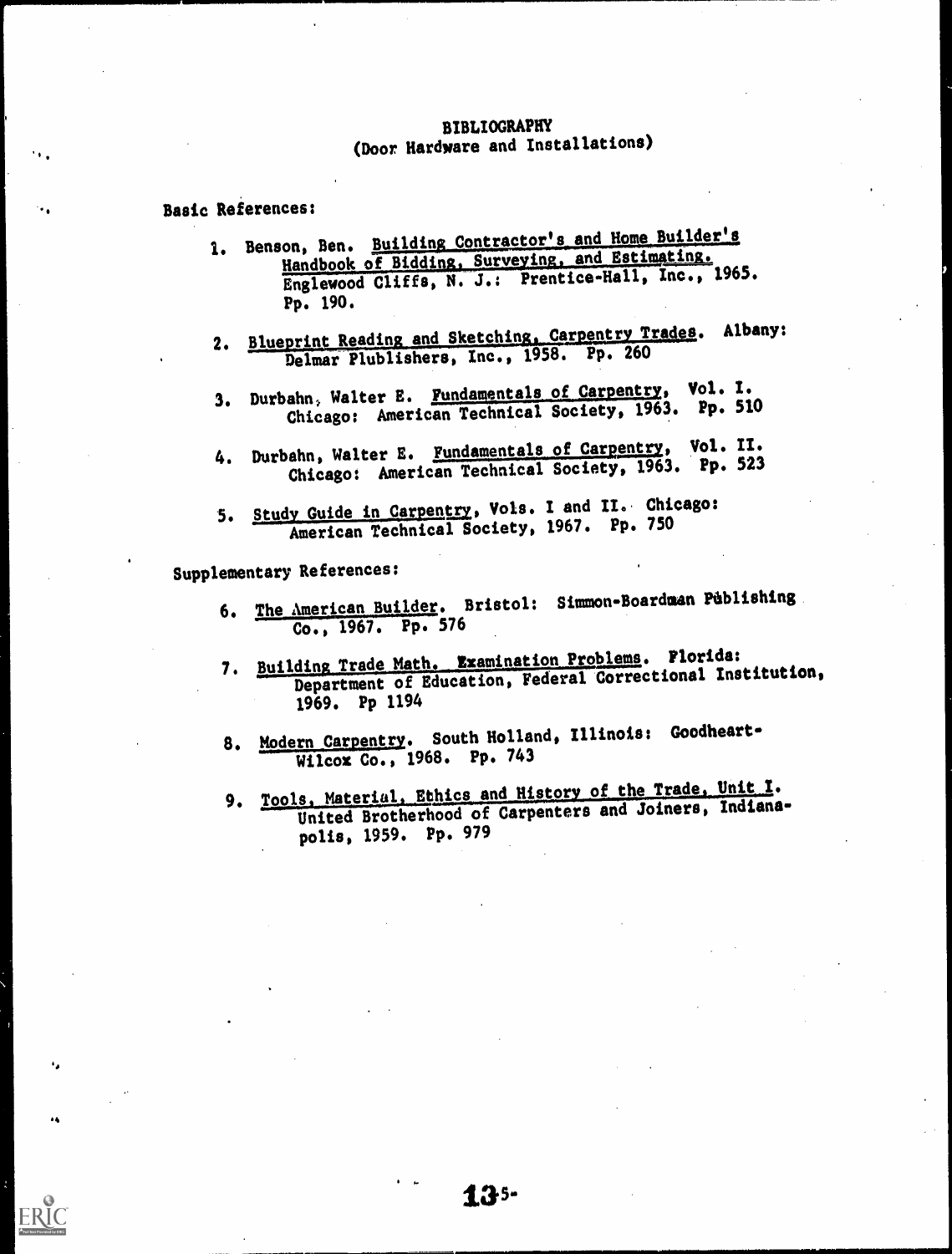# .APPENDIX

..

 $\epsilon_{\rm A}$ 

 $\ddot{\bullet}$ 

ERIC

# Quinmester Post-Test Sample

 $\ddot{\phantom{0}}$ 

 $\sqrt{ }$ 

 $\frac{1}{2}$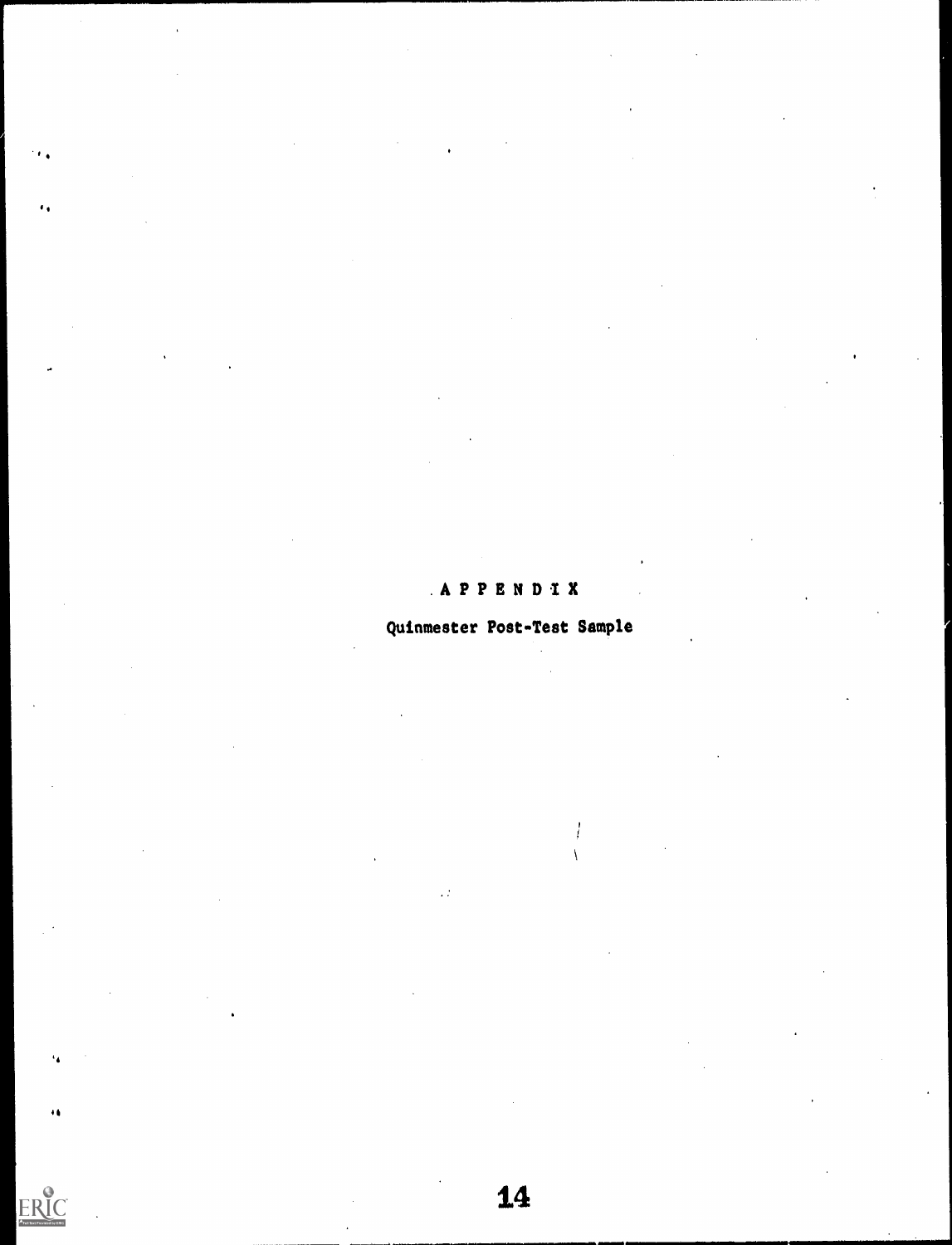# QUINMESTER POST-TEST

| <b>Name</b> |                                                            | <b>Date</b> | <b>Score</b> |
|-------------|------------------------------------------------------------|-------------|--------------|
|             | Multiple Choice                                            |             |              |
| 1.          | A tool used for installing a tubular lock is the           |             |              |
|             | a. casing.                                                 |             |              |
|             | drill bit.<br>Ъ.                                           |             |              |
|             | plane.<br>$c_{\bullet}$                                    |             |              |
|             | d. round rile.                                             |             |              |
| $\cdot$ 2.  | The mortise lock is installed                              |             |              |
|             | a. inside the door.                                        |             |              |
|             | on door's edge.<br>b.                                      |             |              |
|             | on front.<br>c <sub>1</sub>                                |             |              |
|             | on back.<br>d.                                             |             |              |
| 3.          | A passage lock would not be found on a door leading to the |             |              |
|             | a. closet.                                                 |             |              |
|             | b. bathroom.                                               |             |              |
|             | c. utility room.                                           |             |              |
|             | living room.<br>d.                                         |             |              |
| 4.          | When gaining for a door hinge we use a                     |             |              |
|             | a. level.                                                  |             |              |
|             | b. file.                                                   |             |              |
|             | screwdriver.<br>c.                                         |             |              |
|             | d. chisel.                                                 |             |              |
| 5.          | How many hinges are required on flush interior doors?      |             |              |
|             | one.<br>a.                                                 |             |              |
|             | Ъ.<br>two.                                                 |             |              |
|             | three.<br>c.                                               |             |              |
|             | four.<br>d.                                                |             |              |
| 6.          | A solid door is usually found on the                       |             |              |
|             | inside.<br>a.                                              |             |              |
|             | b. bedroom.                                                |             |              |
|             | c. outside.                                                |             |              |
|             | d. bathroom.                                               |             |              |
| 7.          | Brick molding would be attached to the outside of a        |             |              |
|             | brick.<br>$\ddot{\mathbf{a}}$ .                            |             |              |
|             | door.<br>Ъ.                                                |             |              |
|             | corner<br>$c_{\bullet}$                                    |             |              |
|             | $\mathbf{c}$<br>d. step.                                   |             |              |
| 8.          | A material used when blocking a jamb is the                |             |              |
|             | shingle.<br>a.                                             |             |              |
|             | oak.<br>b. <b>12</b>                                       |             |              |
|             | pine.<br>$c_{\bullet}$                                     |             |              |
|             | stud.<br>d.                                                |             |              |

 $-9-$ <br> $15$ 

41

 $\sum_{\text{A}} \underbrace{\prod_{\text{full Test Perioded by EBC}}$ 

 $\overline{\phantom{a}}$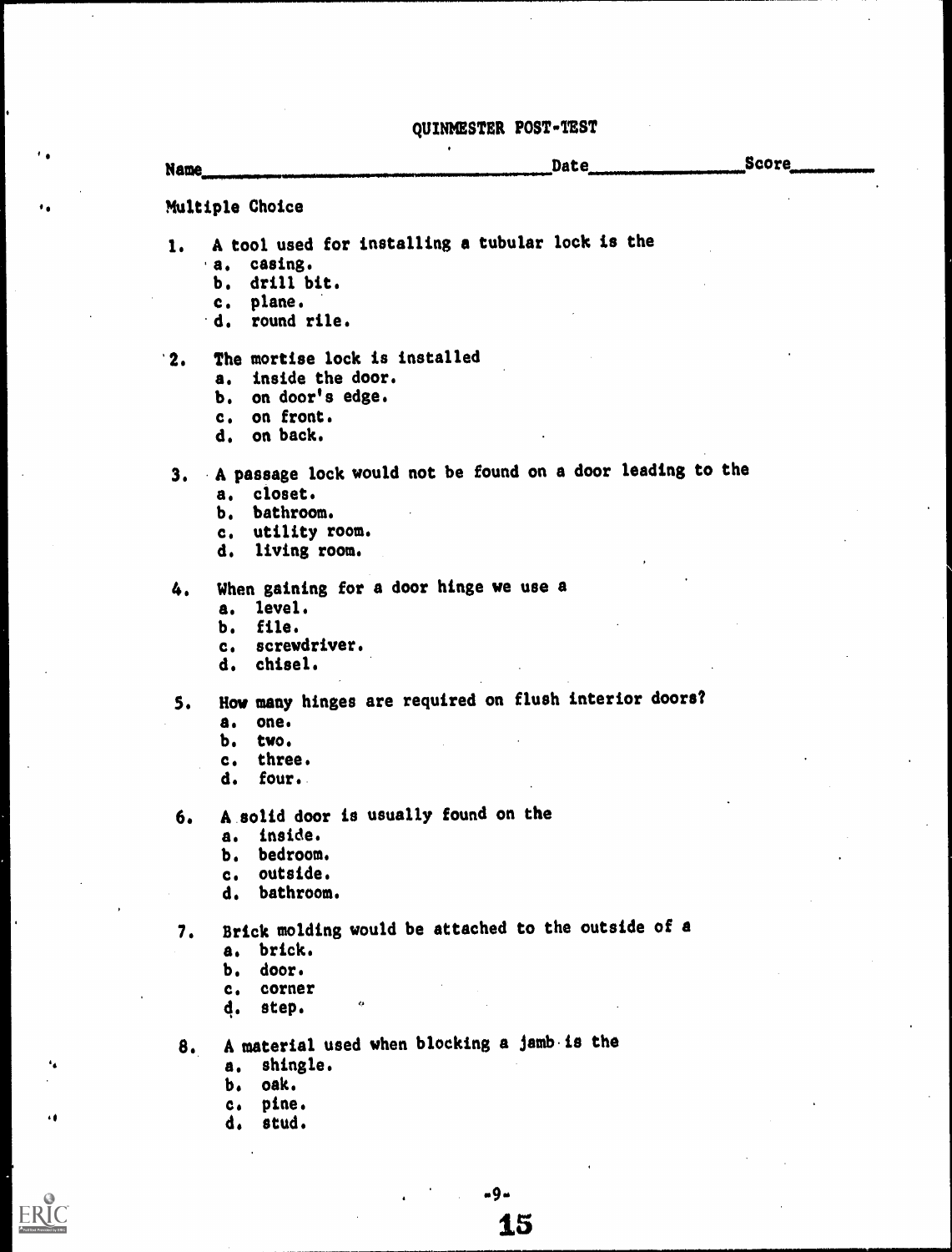9. A jamb fits on the inside of a

 $\mathbf{r}$ 

 $\bullet$ 

άŧ.

- a. door.
- b. mortise.
- c. wall.
- d. hinge.
- 10. Moldings are machined in a
	- a. saw.
	- b. vice.
	- c. store.
	- d. mill.
	- U. Mortising and "gaining" applies to work on a
		- a. jamb.
		- b. door.
		- c. trim.
		- d. threshold.
	- 12. Hinges are fastened with
		- a. nails.
		- b. nuts.
		- c. bolts.
		- d. screws.

#### 13. Miter jointing applies to

- a. jambs.
- b. trim.
- c. locks.
- d. gaining.

#### 14. Door stops are made of

- a. molding.
- b. tubular.
- c. brick mold.
- d. miter.
- IS. Wooden exterior jambs are usually
	- a. molding.
	- b. mill ..
	- c. steel.
	- d. short.
- 16. Hallow doors are referred to as
	- a. exterior.
	- b. swing.
	- c. flush.
	- d. safe.
- 17. Three hinges are required on a door that is
	- a. light.
	- b. heavy,
	- c, small.
	- d. thin,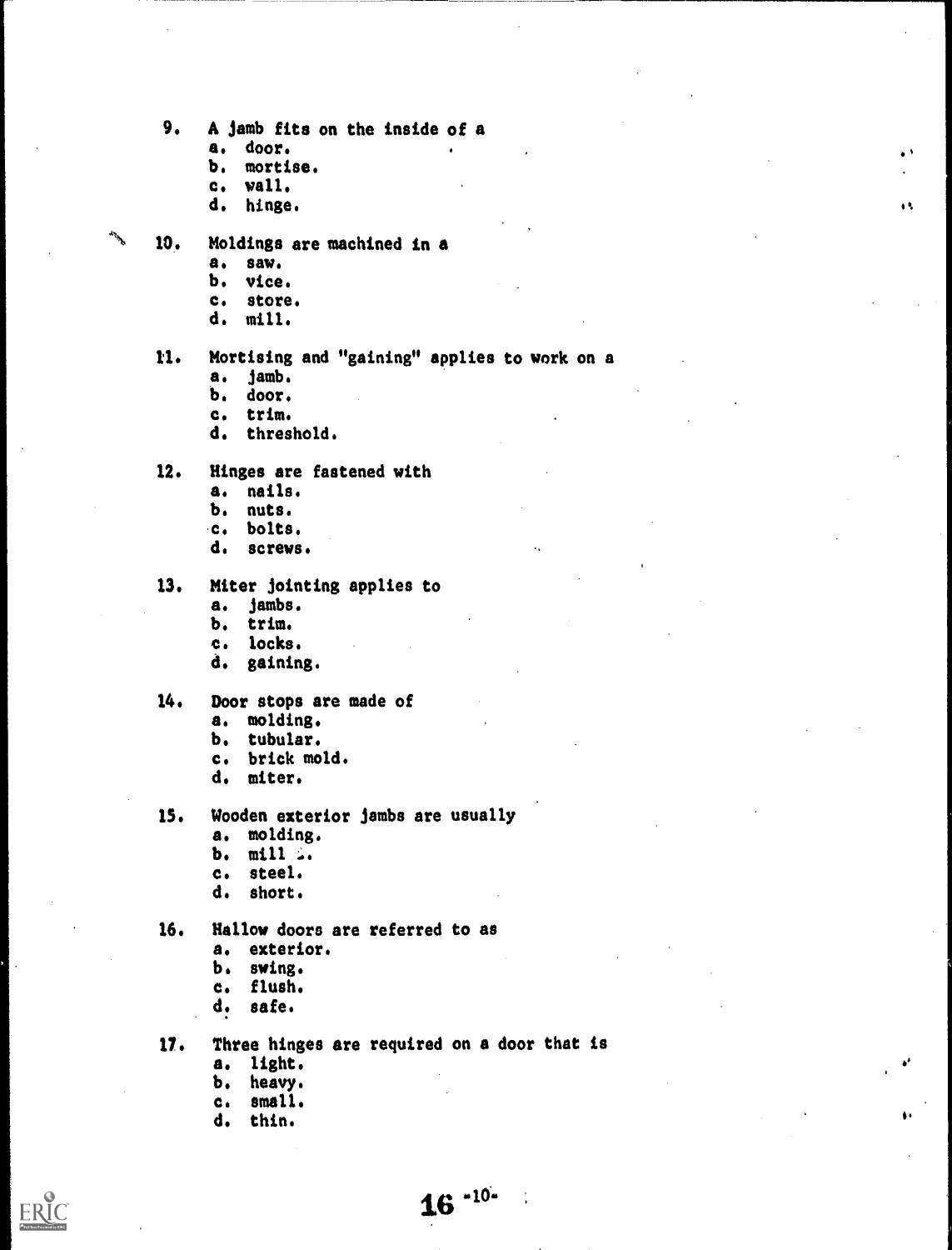- 18. A sharp chisel is necessary for good
	- a. gaining.
	- b. drilling.
	- c. hinges.
	- d. swing.
- 19. Haw many inches is the upper hinge located from the top of the door?
	- a. 4"

، ،

٠,

 $\mathcal{A}$ 

ERIC

- 
- $\overline{b}$ .  $\overline{5}$ " c.
- d. 7"
- 
- 20. How many inches is the lower hinge located from the bottom of the door?

iJ

- $\frac{a}{b}$ .  $\frac{8}{9}$
- $\mathbf{b}$ .<br> $\mathbf{c}$ .
- $10"$
- d. 11"

 $\mathbb{R}^2$